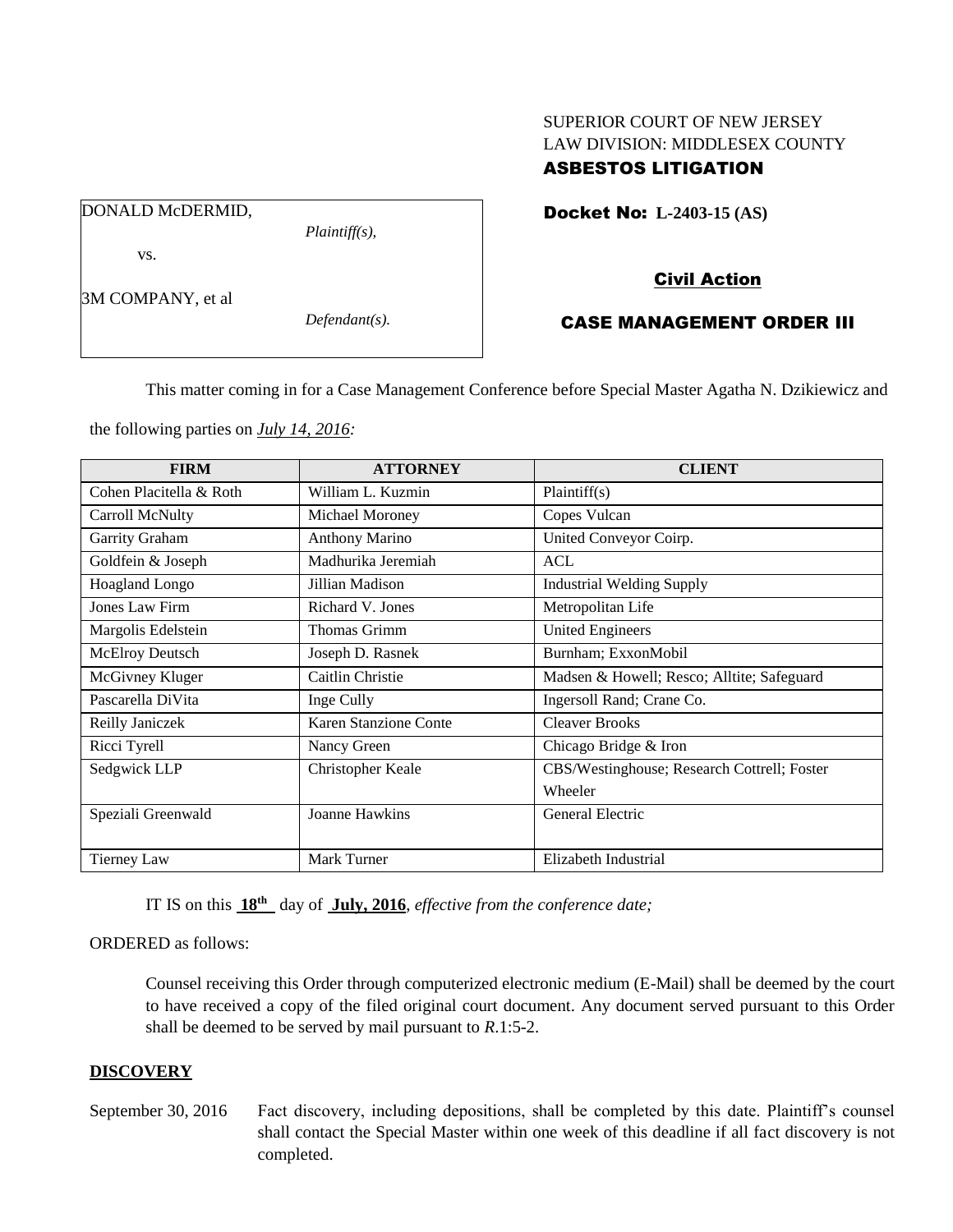September 30, 2016 Depositions of corporate representatives shall be completed by this date.

### **EARLY SETTLEMENT**

December 16, 2016 Settlement demands shall be served on all counsel and the Special Master by this date.

### **SUMMARY JUDGMENT MOTION PRACTICE**

- October 21, 2016 Plaintiff's counsel shall advise, in writing, of intent not to oppose motions by this date.
- November 4, 2016 Summary judgment motions shall be filed no later than this date.
- December 2, 2016 Last return date for summary judgment motions.

### **MEDICAL DEFENSE**

- October 31, 2016 Plaintiff shall serve medical expert reports by this date.
- January 20, 2017 Defendants shall identify its medical experts and serve medical reports, if any, by this date. **In addition, defendants shall notify plaintiff's counsel (as well as all counsel of record) of a joinder in an expert medical defense by this date.**

### **LIABILITY EXPERT REPORTS**

| October 31, 2016  | Plaintiff shall identify its liability experts and serve liability expert reports or a certified<br>expert statement by this date or waive any opportunity to rely on liability expert testimony. |
|-------------------|---------------------------------------------------------------------------------------------------------------------------------------------------------------------------------------------------|
| January 20, 2017  | Defendants shall identify its liability experts and serve liability expert reports, if any, by this<br>date or waive any opportunity to rely on liability expert testimony.                       |
| February 17, 2017 | Plaintiff shall identify its rebuttal liability experts and serve rebuttal liability expert reports,<br>if any, by this date.                                                                     |

## **EXPERT DEPOSITIONS**

March 3, 2017 Expert depositions shall be completed by this date. To the extent that plaintiff and defendant generic experts have been deposed before, the parties seeking that deposition in this case must file an application before the Special Master and demonstrate the necessity for that deposition. To the extent possible, documents requested in a deposition notice directed to an expert shall be produced three days in advance of the expert deposition. The expert shall not be required to produce documents that are readily accessible in the public domain.

## **PRE-TRIAL AND TRIAL**

December 8, 2016 The settlement conference previously scheduled on this date is **cancelled**. March 2, 2017 @ 10:00am Settlement conference. All defense counsel shall appear with authority to negotiate settlement and have a representative authorized to negotiate settlement available by phone. Any request to be excused from the settlement conference shall be made to the Special Master no later than 4:00pm of the day prior to the conference.

 $\_$  , and the set of the set of the set of the set of the set of the set of the set of the set of the set of the set of the set of the set of the set of the set of the set of the set of the set of the set of the set of th